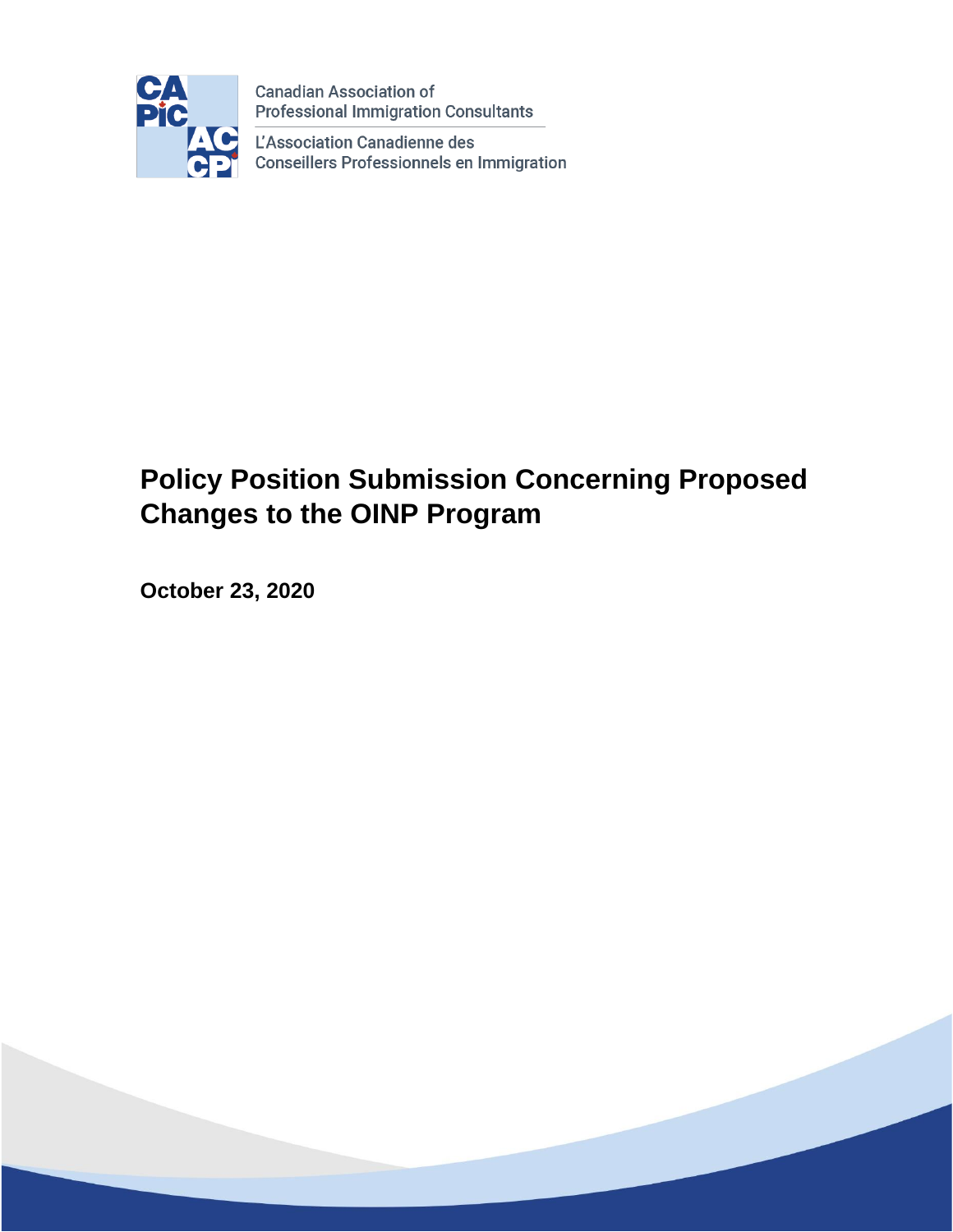

#### Contents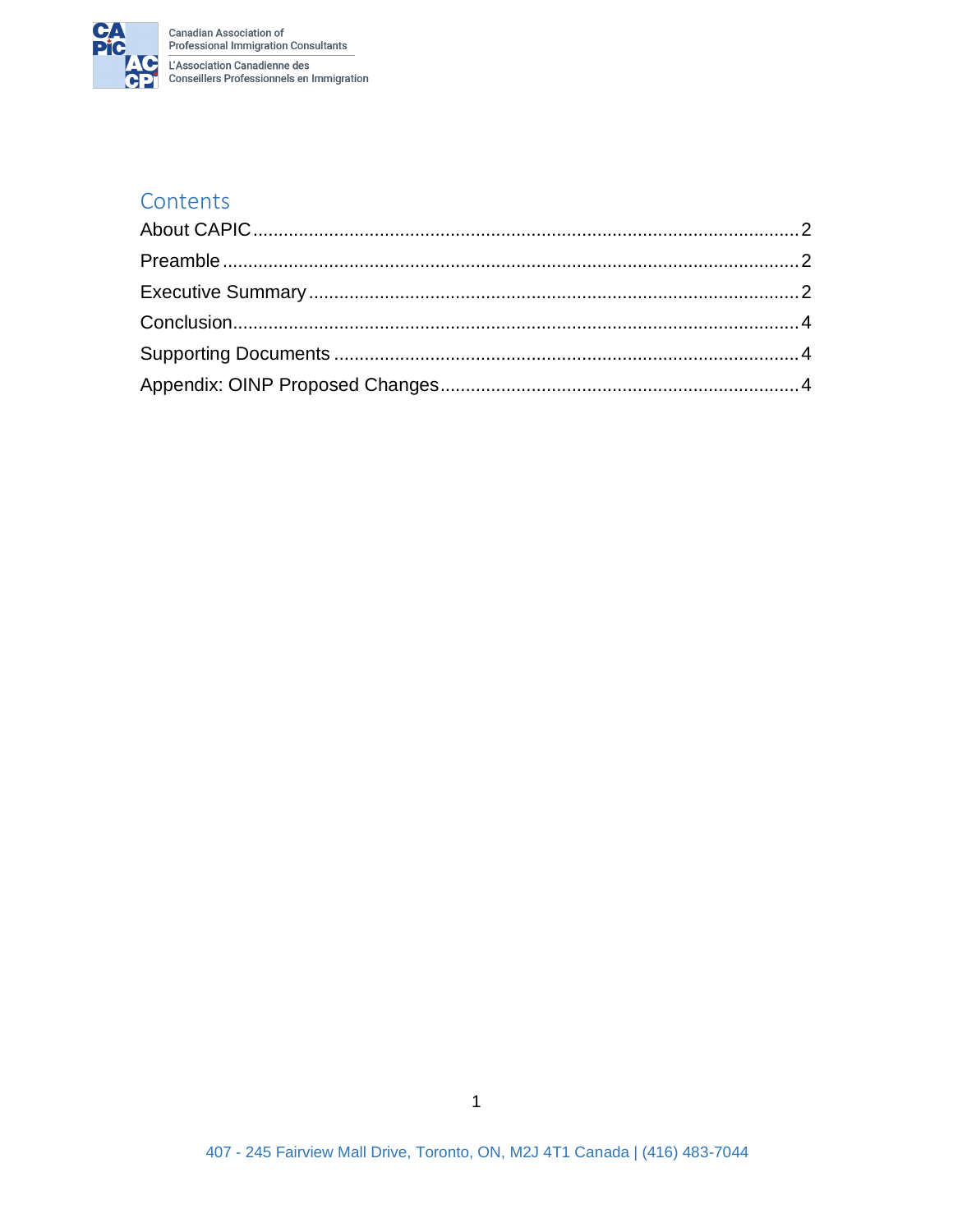

## <span id="page-2-0"></span>**About CAPIC**

The Canadian Association of Professional Immigration Consultants (CAPIC) is the professional organization representing the interests of Canadian Immigration Consultants. The organization advocates for competency, ethical conduct, and consumer protection in the immigration consulting industry.

CAPIC's mission is to lead, connect, protect, and develop the profession, serving the best interests of its members. It is the only association recognized by the Government of Canada as the voice of Canadian immigration and citizenship consultants.

CAPIC is a major stakeholder consulting with federal and provincial governments and their respective departments (IRCC, CBSA, IRB, ESDC) on legislation, policy, and program improvements and changes.

CAPIC has approximately 3000 members and is comprised of Regulated Canadian Immigration Consultants and Canadian Immigration Lawyers.

#### <span id="page-2-1"></span>**Preamble**

CAPIC is submitting this paper in response to the Ontario government's proposed changes to the intake process for certain programs of the Ontario Immigrant Nominee Program (OINP). We have been asked to canvas our members and comment on the recent proposals included in the Appendix. Documents from Ontario-based companies supporting CAPIC's position are included in the Supporting Documents section.

### <span id="page-2-2"></span>**Executive Summary**

It is CAPIC'S position that any proposed changes involving a scoring system assessing age, language, and education will significantly disadvantage experienced workers who have already integrated into the Ontario workforce and have made vital contributions to Ontario's economy.

Half of all immigrants to Canada settle in Ontario. Unlike some provinces, Ontario's retention challenge is not ensuring that nominees remain in the province after obtaining permanent residency. Rather, Ontario employers need a pathway through which essential workers can be nominated and kept on staff if they are not successful through federal selection programs. To retain these essential workers, any points-based assessment system for the province must prioritize Ontario work experience and wages.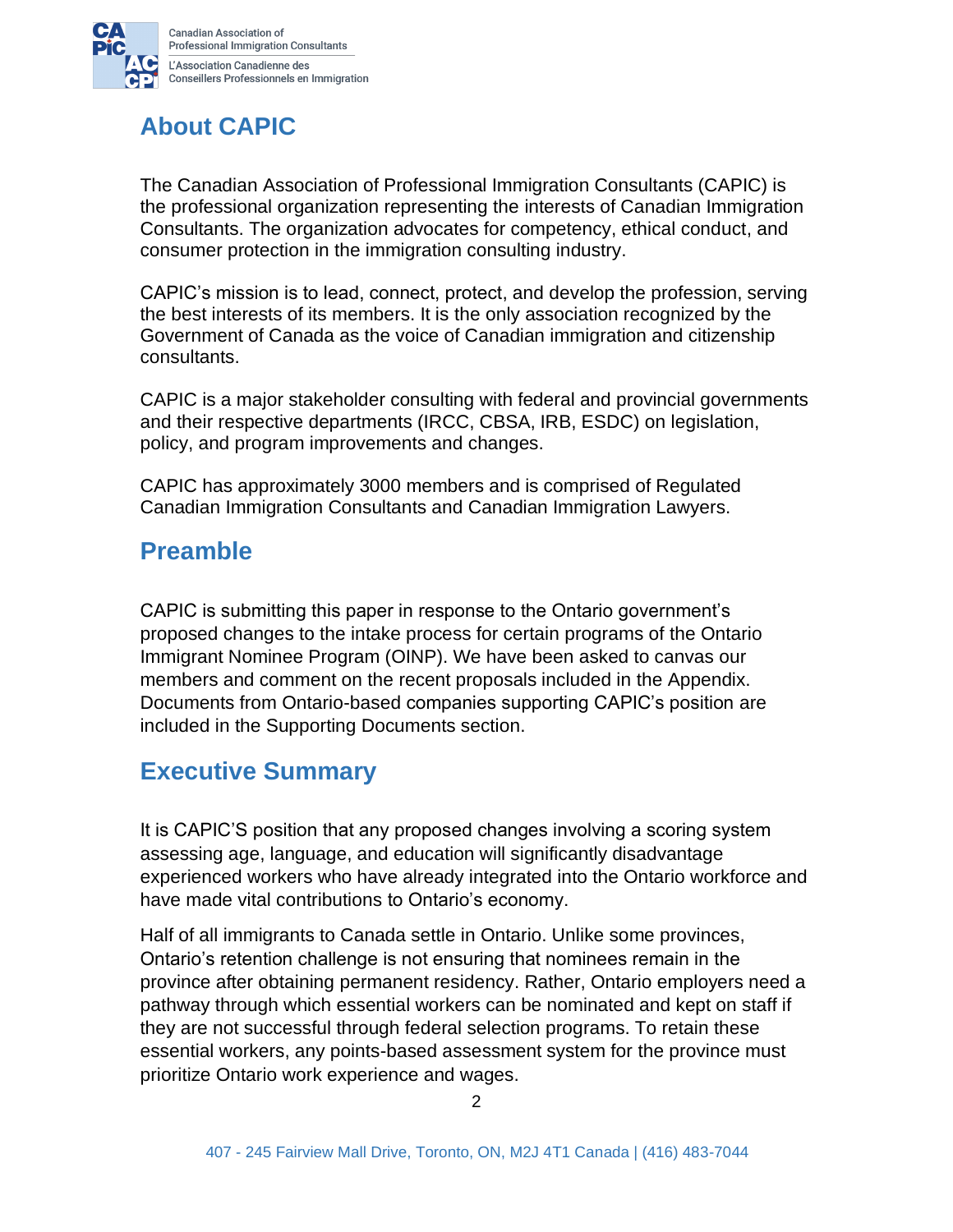

To ensure high-need occupations and

industries can attract and retain essential workers, criteria such as language qualifications, education, and age, should not be included in an Ontario pointsbased system or should be carefully and fairly tailored to reflect the nature of the industry requirements to avoid placing unreasonable restrictions on potential applicants and their employers.

### **Proposed Changes**

The proposed Expression of Interest intake system for the OINP would bring the program into greater alignment with the Express Entry program at the federal level. CAPIC supports the move toward a more equitable application intake system. The proposed changes suggest a move to a points-based application system. CAPIC believes any points-based system should reflect the labour needs and priorities of Ontario.

A points-based system must ensure workers essential to Ontario's economic recovery (e.g. temporary foreign workers employed in construction in Ontario) can meet selection requirements. Additional points-based requirements such as language skills (e.g. English), education, and age prevent many such workers from qualifying for permanent residency despite their necessity and Ontario work experience history. Including Ontario work experience and wage rates as a points requirement will ensure key industries do not experience labour shortages.

In terms of the Foreign Worker stream OR when selecting candidates for the Foreign Worker stream, our suggestions include the following points requirements:

- 1. Directly related work experience in the offered position in Ontario: highest ranking factor.
- 2. Directly related work experience: points awarded for 2 years (minimum program requirement for the foreign worker stream); 3 years; 4 years; and 5 years or more.
- 3. Points awarded for currently working in Ontario for the employer making the job offer.
- 4. Points awarded for annual wage offered, similar to the BC PNP Skills Immigration program.

The realities of the COVID-19 pandemic have illustrated to Ontarians the vital role temporary foreign workers play in providing essential services. A system that prioritizes Ontario work experience ensures that any workers that are NOC C and NOC D permitted workers (e.g. personal support workers or PSWs), or in certain skilled trades have a pathway to permanent residency. Many workers with these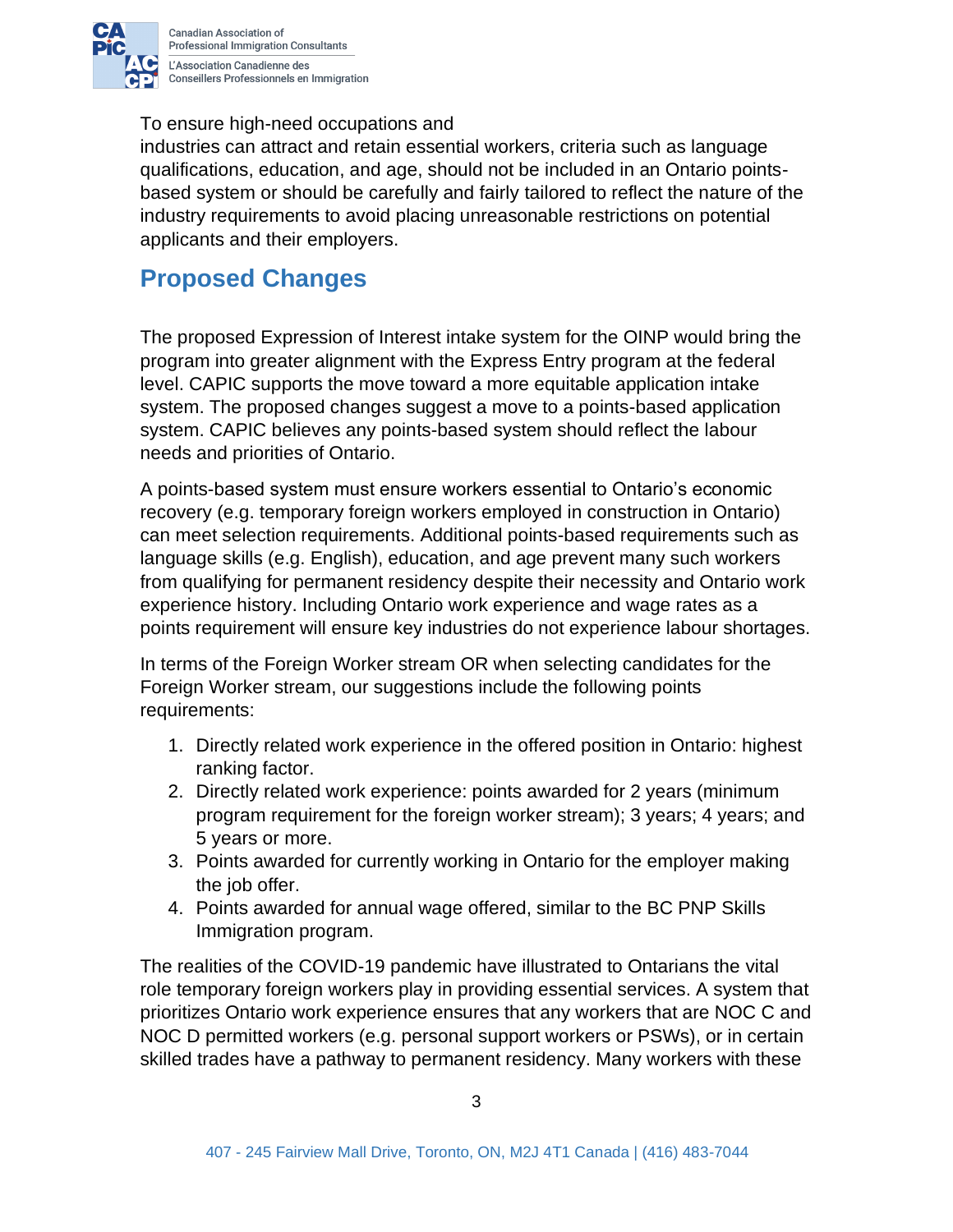

permit classifications do not qualify for

existing pathways to permanent residency, such as PSWs, who do not qualify under the caregivers stream. By prioritizing Ontario work experience in a pointsbased system, Ontario can ensure industries imperative to the health, prosperity, and security of the province, such as agriculture, have continued access to dedicated workers who have integrated into Ontario's economy and society.

Prioritizing Ontario work experience ensures not only a pathway to permanent residency for many longstanding Ontario workers, but keeps applicants in the OINP system. Stricter requirements, including those to do with language, education, and age, restrict essential workers from securing permanent residency and potentially force workers away from legitimate pathways.

### <span id="page-4-0"></span>**Conclusion**

Ontario's proposed changes to the OINP will create a more equitable, pointsbased evaluation system. To ensure candidates employed in industries essential to the health, economy, and growth of Ontario can access a pathway to permanent residency in the province, CAPIC believes Ontario work experience and wages rates must be prioritized in a points-based evaluation schema.

### <span id="page-4-1"></span>**Supporting Documents**

- 1. UCC Group letter, pdf format, entitled "Re: MLTSD's Proposed regulatory amendments under Ontario Regulation 422/17/421/17".
- 2. Protek Roofing & Sheet Metal Inc. letter, pdf format, entitled "Re: MLTSD's Proposed regulatory amendments under Ontario Regulation 422/17/421/17".
- 3. Alliance Forming Ltd. letter, pdf format, entitled "Re: MLTSD's Proposed regulatory amendments under Ontario Regulation 422/17/421/17".

### <span id="page-4-2"></span>**Appendix: OINP Proposed Changes**

Proposed Amendments to Ontario Regulation 422/17 (General) and Ontario Regulation 421/17 (Approvals under the Ontario Immigrant Nominee Program and Other Matters) made under the Ontario Immigration Act, 2015 (Act).

The Ministry of Labour, Training and Skills Development (MLTSD) is seeking public input on proposed amendments to Ontario Regulation 422/17 (General) and Ontario Regulation 421/17 (Approvals under the Ontario Immigrant Nominee Program and Other Matters) made under the Ontario Immigration Act, 2015 (Act). The amendments would introduce an Expression of Interest (EOI) system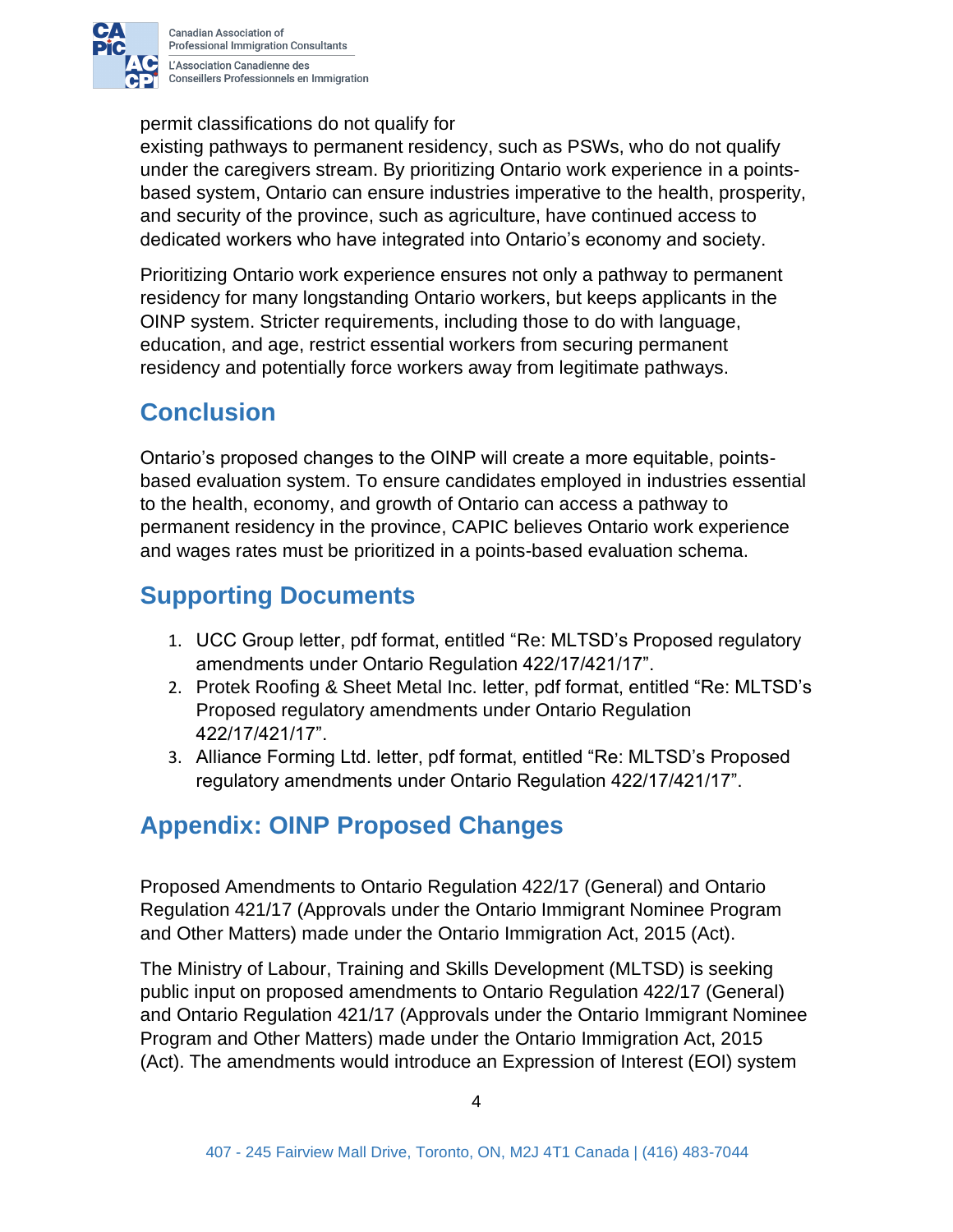

for the following Ontario Immigrant

Nominee Program (OINP) streams:

• Employer Job Offer Category (Foreign Worker; International Student, and In-Demand Skills streams);

- Masters Graduate; and
- Ph.D. Graduate.

Under an EOI system, individuals would register with the OINP and be placed in a selection pool. Individuals would then be required to provide personal information and other labour market and/or human capital information that would form the basis of any Invitation to Apply (ITA).

An individual's EOI would be scored based on the information provided in their EOI. The OINP would review the scoring and issue ITAs to select EOI registrants. Registrants who received an ITA would be eligible to apply for nomination under the OINP.

In order to implement this proposal, amendments would be made that would authorize the director appointed under the Act to:

- Conduct either a general draw, or a targeted draw of select EOI registrants;
- Score prospective applicants based on information in the EOI;
- Determine and publish EOI point allocation to the OINP's website;
- Allocate points to various factors (e.g. level of education, language, etc.)
- Issue top scoring potential applicants in each category an ITA.

For housekeeping purposes, the targeted draw authority would be extended to Express Entry streams that currently utilize an ITA-like system.

An EOI system would allow Ontario to:

• Increase the OINP's labor market responsiveness and better respond to regional labour market needs;

• Strategically manage high demand for the OINP thereby creating more predictability for applicants and employers; and

• Manage OINP intake in a way that prioritizes the most suitable applicants.

Proposed Technical Amendments

MLTSD is seeking public input on proposed technical amendments to Ontario Regulation 422/17 (General):

• To better align with the Canada-Ontario Immigration Agreement, to amend the regulation to expressly require that employment positions under the Employer Job Offer Category streams are urgently needed.